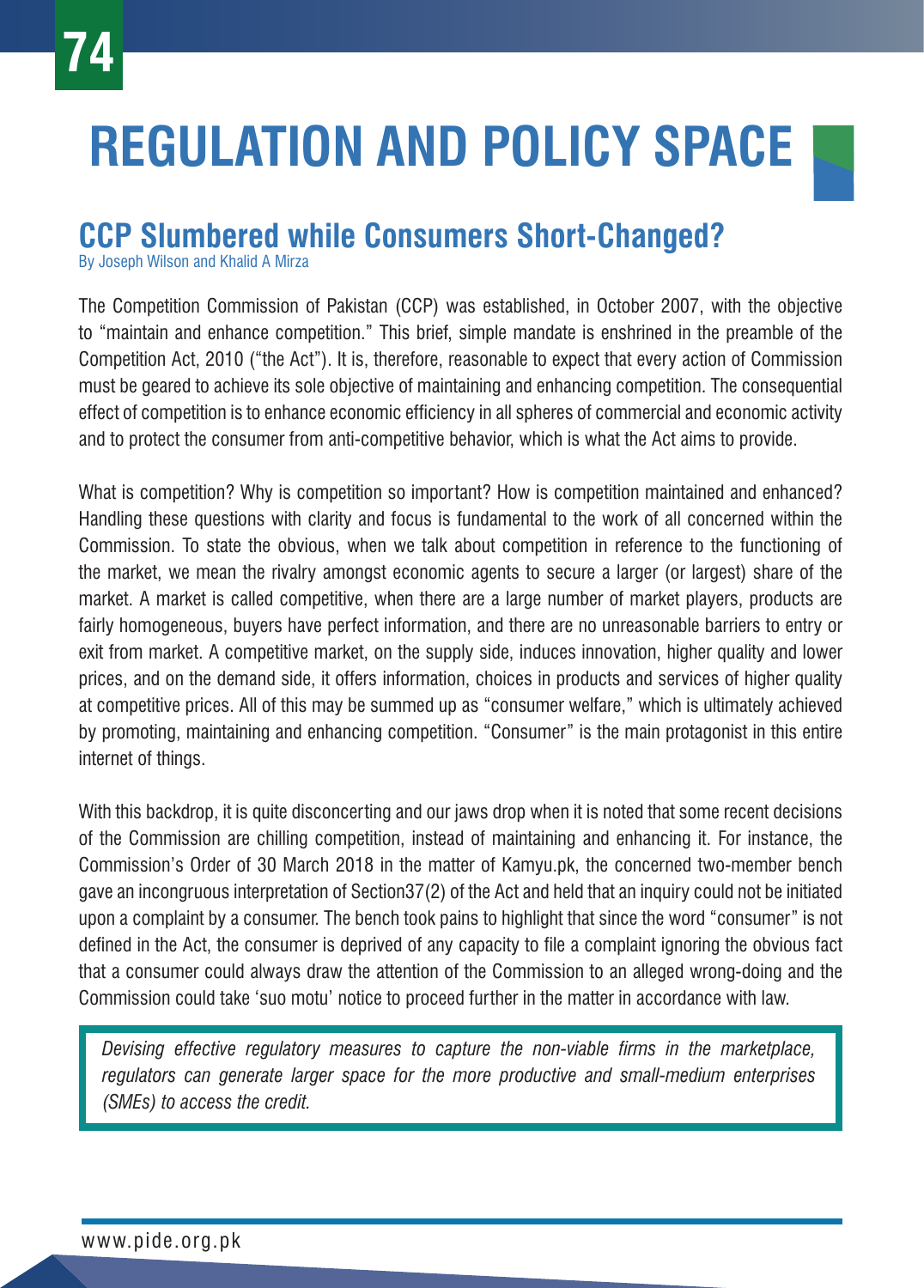## **REGULATION AND POLICY SPACE**

The superior courts in Pakistan favour purposive interpretation that is in line with the spirit of the law so as to further its aim and not to stifle it. Contrary to this view, as a consequence of their questionable interpretation, the bench members went ahead to upset the entire applecart holding that an inquiry could not have been initiated in this case under Section 37(2) thereby obviating any subsequent proceeding under Section 30, and therefore, both the Enquiry Report and the SCN [show cause notice] were set aside." Not satisfied with this, the bench from its high pedestal went further and also took the opportunity to reprimand the "concerned Head of Departments of the Commission" warning them to ensure "future compliance with the explicit provisions of the Act." By doing this, the bench sabotaged a significant part of the Commission's work since effectively it would not be possible for the Commission's officials to entertain consumer complaints and conduct enquiries under Section 37(2).

We remain in awe, as to how a proceeding under Section 30 of the Act can be initiated unless "the Commission is satisfied that there has been or is likely to be a contravention" which in many instances is possible only after holding an enquiry under Section 37. Clearly, before any action is taken or authorized under Section 30, the Commission has a sacred duty to first satisfy itself that, prima facie, there has been a contravention or the likelihood that a contravention has occurred. This is a non-delegable duty. It is really surprising that the adjudicating members did not recall that the Commission as a whole, of which they were an integral part, had actually authorized the proceedings based on the findings of the Enquiry Report submitted to the Commission. For the bench to then reprimand the officers concerned seems unconscionable and not possible to defend. Engaged in technicalities, and that too incorrectly, members of the bench, through this inexplicable decision, clearly wasted the time of the Commission's officers, and their own time, all of which was paid by the public exchequer, and the complainant ended with no remedy!

Slumber: Another decision by the Commission that makes us shake our heads was issued on 16 December 2019 in the matter of Pakistan Flour Mills Association (PFMA) pertaining to cartelization by the flour mills. The Commission found that the PFMA had engaged in cartelization and slapped the Association with a penalty of Rs. 75 million. While the decision may be right, this case illustrates the well-established legal axiom "justice delayed is justice denied." Here the denial of justice is again to consumers, who have been ripped off by flour mills that colluded and charged inordinately high monopoly prices. The timeline of events, as documented in the Order, loudly proclaims the snail's pace at which the Commission proceeded in this matter, in fact seems to be sleep-walking throughout! This case shows that efficiency in processing and disposal of cases is not a priority of the Commission and shows remarkable apathy or lack of concern for the welfare of the consumer which is a significant part of the raison d'etre underlying the Commission's existence.